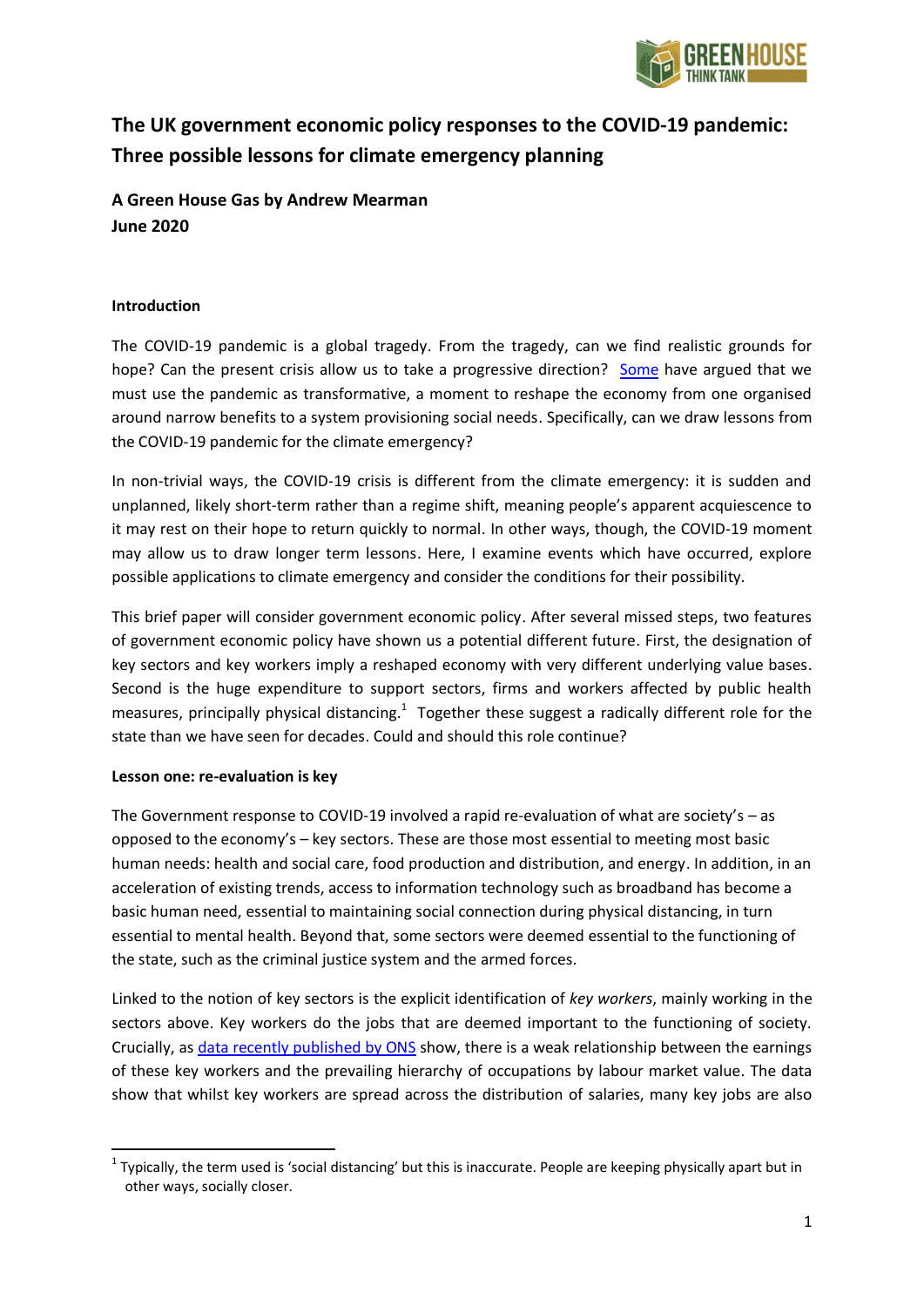

the worst paid. As a corollary, some of the best paid jobs are arguably socially much less [valuable](https://www.nefconsulting.com/wp-content/uploads/2017/09/sroi-valuing-what-matters.pdf)  [than their market price suggests.](https://www.nefconsulting.com/wp-content/uploads/2017/09/sroi-valuing-what-matters.pdf)

The concepts of key sectors and workers imply a fundamental re-categorisation of activity. In turn this is underpinned by a re-evaluation, a re-ordering of importance to society. Broadly, it redefines the type of economy we want: as a system which provides for human needs.

Further, the COVID-19 emergency has revealed [structural inequalities in the economy](https://www.ons.gov.uk/peoplepopulationandcommunity/birthsdeathsandmarriages/deaths/bulletins/deathsinvolvingcovid19bylocalareasanddeprivation/deathsoccurringbetween1marchand17april) . Workers in key sectors are being exposed to greater risk (without greater compensation); workers in non-key sectors but who are able to work from home can do so risk-free and with secure income. Others are dependent on the new government support. Yet more are dependent on meagre universal credit, risking further health effects. Thus, both the death rates and economic impact of COVID-19 – and henceforth likely climate emergency – have a class dimension. Further, given the distribution of jobs by ethnicity, these risks are disproportionately borne by BAME groups. The regional distribution of sectors means some parts of the UK are affected more than others.

How might these processes be applied to climate emergency planning? Clearly, in that sphere, a similar process of evaluation would be necessary. Many of the key sectors identified during the COVID crisis are those we would identify in a climate emergency. Indeed, in any feasible crisis, food production and distribution, health and social care, childcare and education, other basic public services, energy, telecommunications and security would be prioritised. Hence, workers in those sectors would be key, and workers outside may not be. $^2$  In this case, though, rather than a rapid response to an exceptional short-term emergency, climate emergency planning would require revolutionising industrial policy to become more activist than it has been for decades. However, the discarded sectors are amongst the most powerful in the economy, as reflecting vestiges of industrial capitalism (fossil fuel industries) as well as the nature of modern financialised capitalism.

More fundamentally, the notion of re-evaluation is *potentially* the most radical element in the current crisis, simultaneously the most controversial and most likely to face resistance. Why? It suggests a profound change in the basis of deciding *value* in the economy.

An important pair of concepts here is [use value and exchange value.](https://www.opendemocracy.net/en/oureconomy/times-climate-breakdown-how-do-we-value-what-matters/) Use value (value in use) expresses the ability of something (or someone) to satisfy human wants or needs. Exchange value (value in exchange, or *price*) is what you can get in exchange for that thing. This distinction is wellestablished in economics. Value in use *ought* to be reflected in value in exchange. However, use value and exchange value usually do not coincide. An economy as a sustainable provisioning system ought to focus on use value. Crucially, the crisis identifies key workers as having a high use value; but the labour market generally suggests that for many, their labour power has a low exchange value.

Again, though, re-defining value and choosing an alternative measure of it is not trivial. The value of goods, services, people, laws, *etc.* is multidimensional. Contrarily, measures of value tend to be onedimensional: that applies to money but equally to carbon, energy or other measures that ostensibly look 'greener'.

<sup>2</sup> This is not to argue that we would want there to be no musicians, artists, actors, fitness instructors or footballers. These types of occupations could be argued to be essential to public health. However, there is a debate to be had about their remuneration, and the revenue generated by those sectors.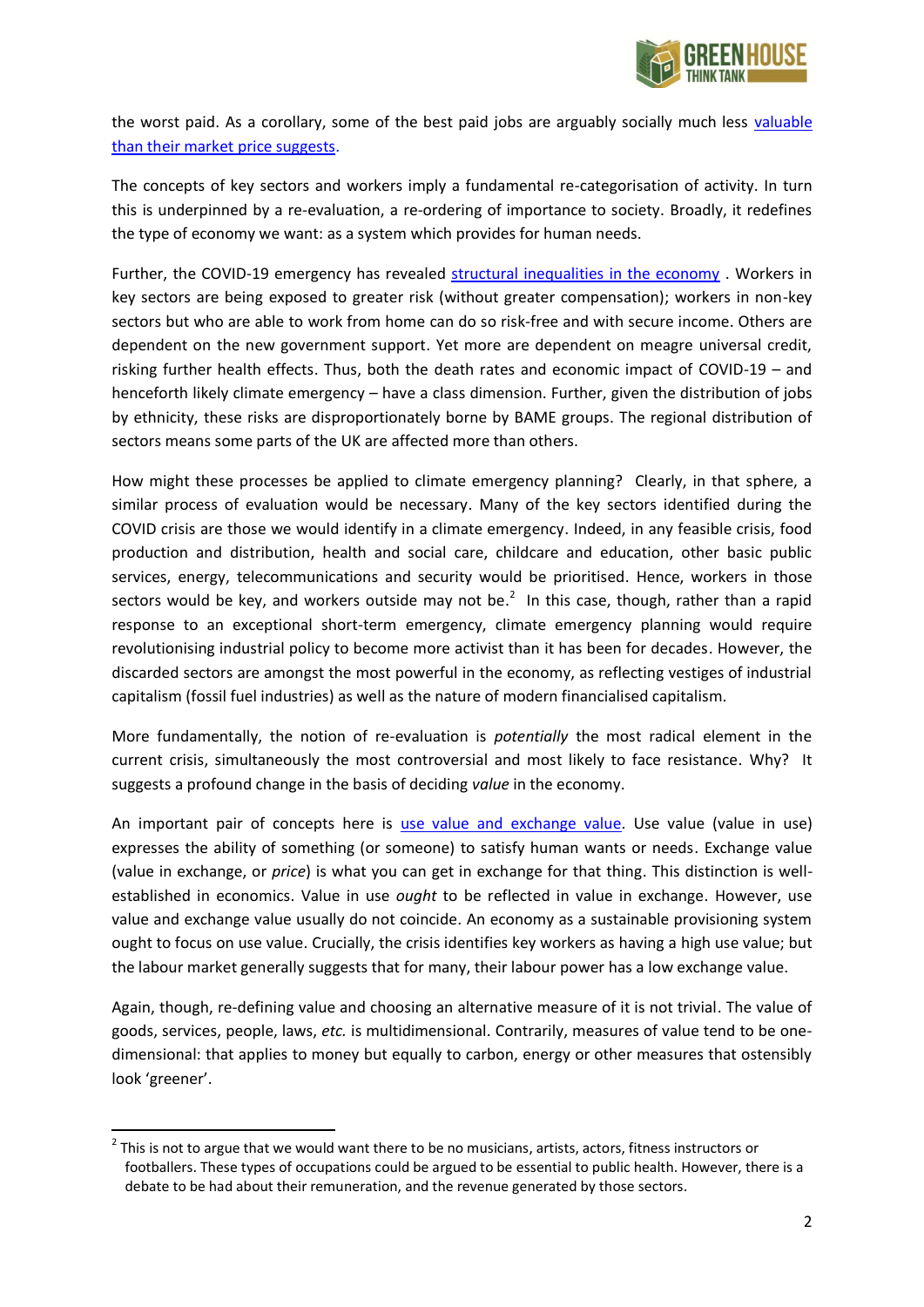

Furthermore, re-defining value is radical because in capitalism, a mode of production in which money is advanced to generate a surplus of money via production processes, exchange value trumps use value. Changing the focus to use value implies a different economic system.

In summary, the first set of lessons from COVID-19 is that the designation of key sectors and workers is a radical departure from normal industrial policy, but one which would need to be mirrored very closely in addressing a climate emergency. This change is stark because it suggests the demand for an economy as a social provisioning system rather than one geared towards producing profit. To bring this about, significant pressure would be required from people. Even then, it is far from trivial to bring it about, particularly within contemporary capitalism.

## **Lesson two: Governments can spend money if they want to (if we tell them)**

During the COVID-19 crisis, after finally the UK Government introduced physical distancing, some sectors were hit very hard. Those connected with entertainment and events had to close immediately and those in most manufacturing became impossible, so only production in essential sectors continued. Collectively this threatened the viability of many businesses and therefore incomes of workers, which therefore threatened their ability to live, eat, heat their homes, *etc.*

The UK government eventually arrived at a package of measures, including small grants and access to loans for small businesses, totalling tens of billions of pounds.<sup>3</sup> Most significantly, to allow firms to cease production but still pay workers, the government created a furlough scheme under which it would pay workers up to 80 per cent of their salary. Subsequently, a scheme to support the selfemployed also emerged. As yet, this set of measures does not help those already unemployed.

The furlough scheme supports several million workers in the UK, covering perhaps [25% of wages.](https://www.bbc.co.uk/news/business-52539203) The scheme, combined with mortgage and rent 'holidays' (*i.e.* suspensions and greater flexibility in payments) for households where necessary, is intended to reduce or spread the demand shock to the UK economy. These expenditures are significant in their scale; and beyond that, they constitute an enhanced role for fiscal policy. COVID-19 has led to calls for drastic increases in government spending. Th[e IMF](https://blogs.imf.org/2020/05/06/fiscal-policies-for-the-recovery-from-covid-19/) argues that economic recovery from the COVID crisis requires 'a response like no [other'](https://blogs.imf.org/2020/04/20/a-global-crisis-like-no-other-needs-a-global-response-like-no-other/). [Goldin](https://www.theguardian.com/commentisfree/2020/apr/21/coronavirus-disaster-developing-nations-global-marshall-plan) advocates a Marshall Plan for emerging economies hit by the economic effects of COVID.

The greater importance of fiscal policy in this case partly reflects the impotence of conventional monetary policy. Predictably, the Bank of England's speedy reduction in the base rate was like pushing on a string, when confidence and hence appetite for borrowing were so low. Even so-called unconventional monetary policies such as central bank purchases of government bonds and some corporate bonds principally add liquidity into financial markets without necessarily affecting production, investment and employment.

Considering a climate emergency, for now let's assume that governments could continue with such policies. What kind of things might they do? As during COVID, government could offer guarantees on loans; but as we also saw, if these are administered by commercial banks, this carries the risk of [profiteering by them.](https://portside.org/2020-04-25/us-banks-made-quick-10-billion-2-weeks) Government also offered small grants to firms. In both cases, what would be

 $3$  The US Government has approved \$3tn of support, equivalent to 14% of GDP <https://www.bbc.co.uk/news/business-52537938>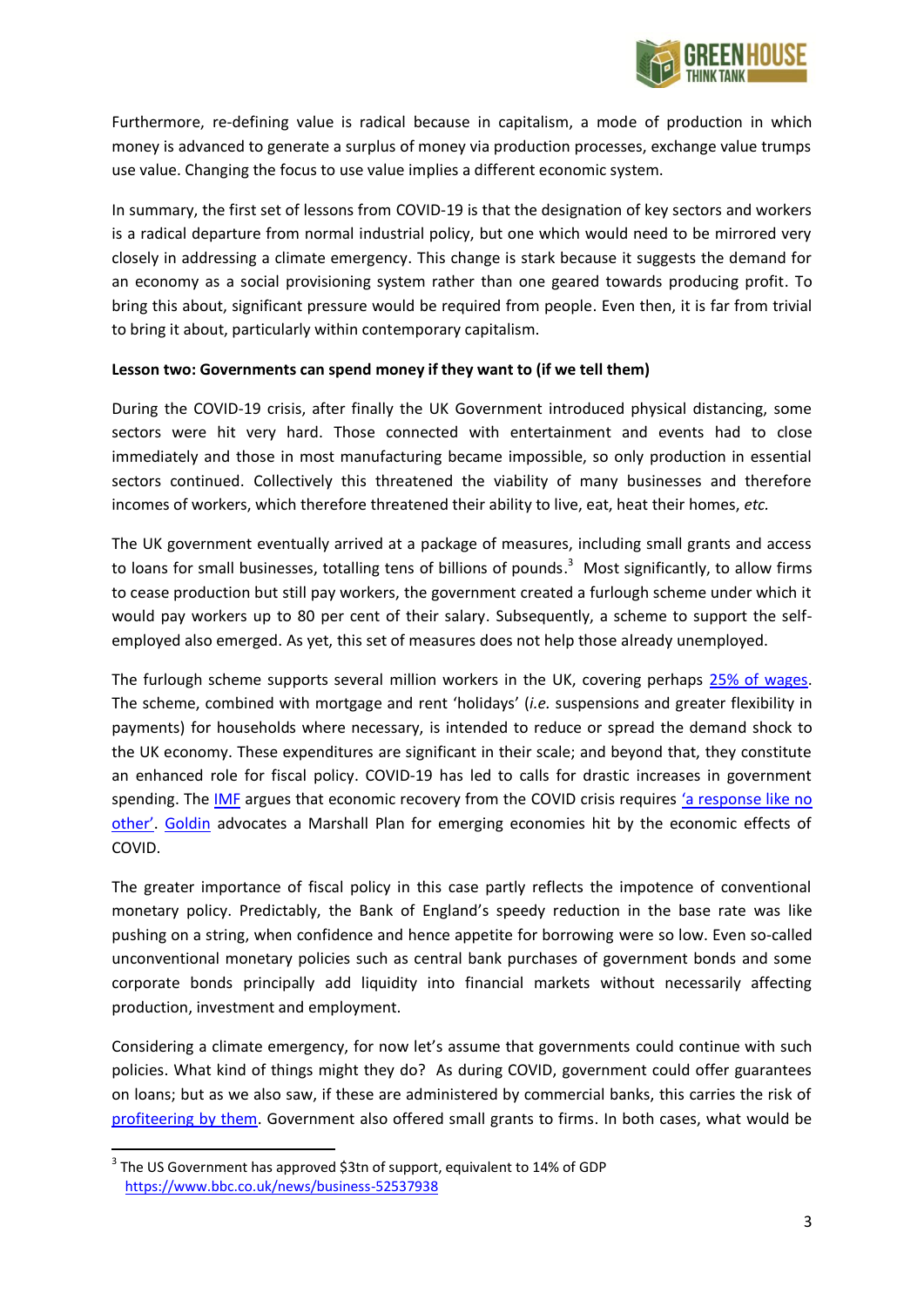

crucial is the conditionality of these funds: Government would need to prioritise firms that directly helped address the climate emergency. They might also require worker or public representation on boards, for example.

The furlough scheme prompted [calls](https://www.bloomberg.com/opinion/articles/2020-05-15/coronavirus-is-making-universal-basic-income-look-better) for a Universal Basic Income (UBI). Such schemes are radical as they break the link between survival and work. However, a permanent UBI scheme would represent a vast permanent increase in government expenditure; or it would offer only a very basic level of support. In any case, it may be better to focus fiscal expenditures into [universal basic services,](https://www.ucl.ac.uk/bartlett/igp/news/2017/oct/igps-social-prosperity-network-publishes-uks-first-report-universal-basic-services) to ensure that schools, childcare, healthcare, housing, transport, *etc.* are of a better standard, thereby eliminating some of the need for income.<sup>4</sup> Another option is to expand public sector employment, in jobs and sectors crucial to meeting the climate emergency.

How practical is any of this in the existing economy? If the Government wanted to pursue these routes, how could they do so? A crucial question would be how to fund them. The COVID pandemic response is forecast to increase public sector debt considerably, to at least 120% of GDP. The governing principle of conventional fiscal policy is the doctrine of prudence: minimal public sector deficit or even balanced budgets over the economic cycle. Whilst a temporary uptick in government spending was deemed necessary, it does not constitute a permanent shift. Thus, we are already seeing concerns about the size of the debt; let alone any proposal to permanently increase the size of the deficit.

Typically, there are four courses of action open to governments: cuts, borrowing, tax and growth. Recall that in the wake of the global financial crisis, the UK coalition government chose a programme of selective austerity that afflicted the vulnerable and gutted local government services. In response to the extra expenditures from COVID-19, calls for such cuts will be made again, alongside further selling off of state assets. However, a [new interactive computer model](https://www.ippr.org/news-and-media/press-releases/uk-can-afford-to-keep-fighting-the-covid-19-crisis-say-economists-in-a-paper-for-ippr) suggests that even in the case of a 6-month lockdown and scarring effects of 'super-hysteresis', public debt is manageable over a range of scenarios – even if borrowing costs go up over time. Thus, increased borrowing is an option, particularly as borrowing rates are low in the short-term.

Taxation is another way to raise revenue. Tax policy also of course has a strategic role in encouraging some activities while discouraging others, categorised according to how they help address the climate emergency. Carbon taxes can have both effects. With the oil price currently low, the case for increasing fuel duty is stronger; however, this must be paired with maintaining public transport to give people the option not to drive. Income tax policy (including changes to *income or national* [insurance thresholds\)](https://www.ft.com/content/7a01b73b-d1ec-4b6e-a7b1-2d1a0060de91) could also be used to reduce inequality, a measure that is likely necessary for a [just transition.](https://www.gov.scot/groups/just-transition-commission/) Wealth taxes could have the same effect. Needless to say, efforts to impose taxes on the wealthy (or even reduce tax avoidance) would be resisted. Thus, attempts to raise tax rates in the general population would likely be resisted. Without international co-operation on tax competition it would be a brave government to threaten, for instance, to prohibit activities of nonpaying firms in their territory. For this tax route to work would require a different set of political conditions. The current crisis does require courage to make the first move: if one major economy were to do that, others could follow.

<sup>&</sup>lt;sup>4</sup> As Green House has argue[d already,](https://www.greenhousethinktank.org/uploads/4/8/3/2/48324387/housing-final.pdf) a key element of such changes would be controls on rents and measures to reduce house prices.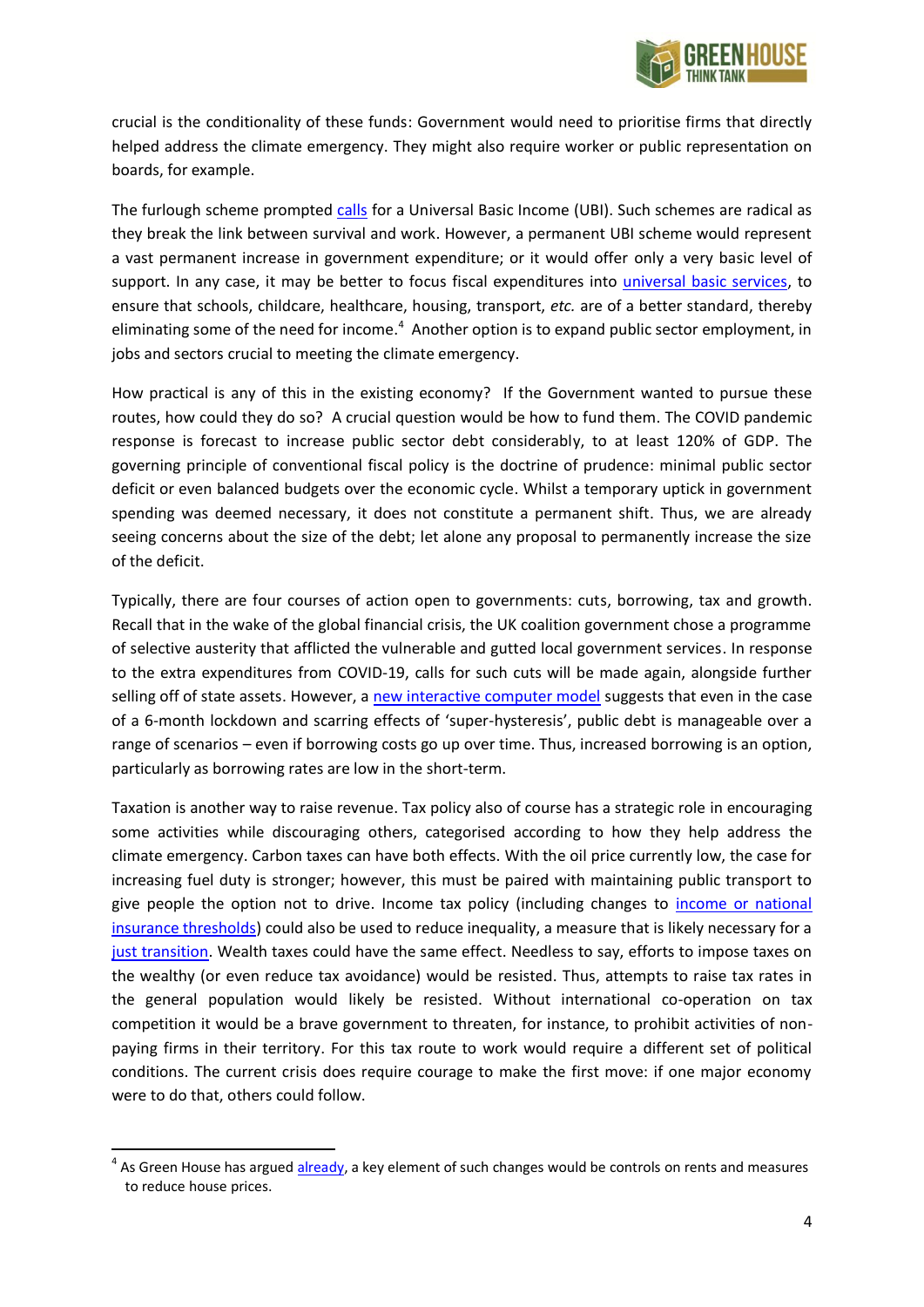

A controversial aspect of the furlough scheme has been the role played by the Bank of England. For some time, central bank practice has been dominated by the principle of being independent from political influence. Independence means central banks do not interfere with other government policy goals and do not get involved in fiscal policy. Consequently, the Bank of England's goals are low and stable inflation and ensuring financial stability. Its tools have been buying and selling in money markets and setting a base interest rate. [Some,](https://www.ft.com/content/664c575b-0f54-44e5-ab78-2fd30ef213cb) though, argue that during the COVID crisis the Bank has been engaged in *monetary financing* of fiscal policy (i.e. creating new money for the government to spend) via its Ways and Means account, essentially a government [overdraft.](https://think.ing.com/articles/bank-of-england-and-treasury-announce-temporary-monetary-financing/) Further, [Kapoor and Buiter](https://voxeu.org/article/fight-covid-pandemic-policymakers-must-move-fast-and-break-taboos) urge CBs to "cross the Rubicon of monetary financing and immediately transfer the 20-30% of GDP [maintaining public health] will cost into fiscal coffers". These actions are controversial as it goes beyond unconventional monetary policy and blurs the line between fiscal and monetary policies.

Some [commentators](https://www.project-syndicate.org/commentary/helicopter-money-coronavirus-response-by-willem-h-buiter-1-2020-03) have suggested that the direct support of fiscal expenditure by the Bank of England was a move towards the ideas of [Modern Monetary Theory \(MMT\).](https://theconversation.com/explainer-what-is-modern-monetary-theory-72095) A central claim of MMT is that sovereign countries with their own currencies can never go bankrupt. They can simply 'print' money. They can also then easily pay off debts, if they are payable in their own currency. MMT opens up the possibility of a People's QE, in which households could be transferred money by the Government. Also, should the government choose to invest in a large-scale transformative project, it could simply create the money to do so.

Is this feasible?<sup>5</sup> 'Printing money'<sup>6</sup> often provokes references to inflation in Zimbabwe or Weimar Germany. These are exaggerated as inflation only results under certain conditions; but MMT may be too quick to [dismiss concerns about inflation.](https://criticalfinance.org/2019/11/22/mmt-history-theory-and-politics/comment-page-1/#comment-17463) Another criticism of MMT is that is only feasible in the USA, a large economy with its own sovereign currency that sits atop the international hierarchy. For countries down the hierarchy, MMT may not be possible. As a sovereign issuer of currency, the UK could adopt MMT but printing money risks exchange rate depreciation bringing, among other things, increased import prices.

The final conventional route to clearing government debt is growth. Indeed, it is implicit in the other routes, all of which have growth implications. For instance, as the economy grows, income grows, and more income tax is collected. Moreover, presumably if people have income, they will spend it, stimulating activity. This is obviously a controversial area for greens, who have rightly [questioned the](https://www.greenhousethinktank.org/post-growth-project.html)  [growth imperative.](https://www.greenhousethinktank.org/post-growth-project.html) At this point, calls for a Green New Deal (GND) grow louder: a large-scale (probably public) investment programme in infrastructure that would make the economy greener. For this to work, though, the investment must be transformative, facilitating the fundamental shift in the economy away from some existing industries. Further, a GND must indeed be a *new deal*, *i.e.* a new social contract, part of which must be the re-evaluation process discussed above.

Overall, lesson two is that there are plenty of things Government could spend money on, if it wants to; however, it is constrained. On the one hand, yes, money is a social institution that can be used as we wish, if the public forces its preferences on the Government. On the other hand, the power of

<sup>&</sup>lt;sup>5</sup> There are criticisms of MMT that are not discussed here. For instance, there is evidence that money is mainly created in commercial banks, via their issue of loans.

 $6$  Whilst of course, banknotes are printed, here 'printing money' is a metaphor for expanding the monetary base. The Bank of England would 'print' more money by buying government gilts or bonds.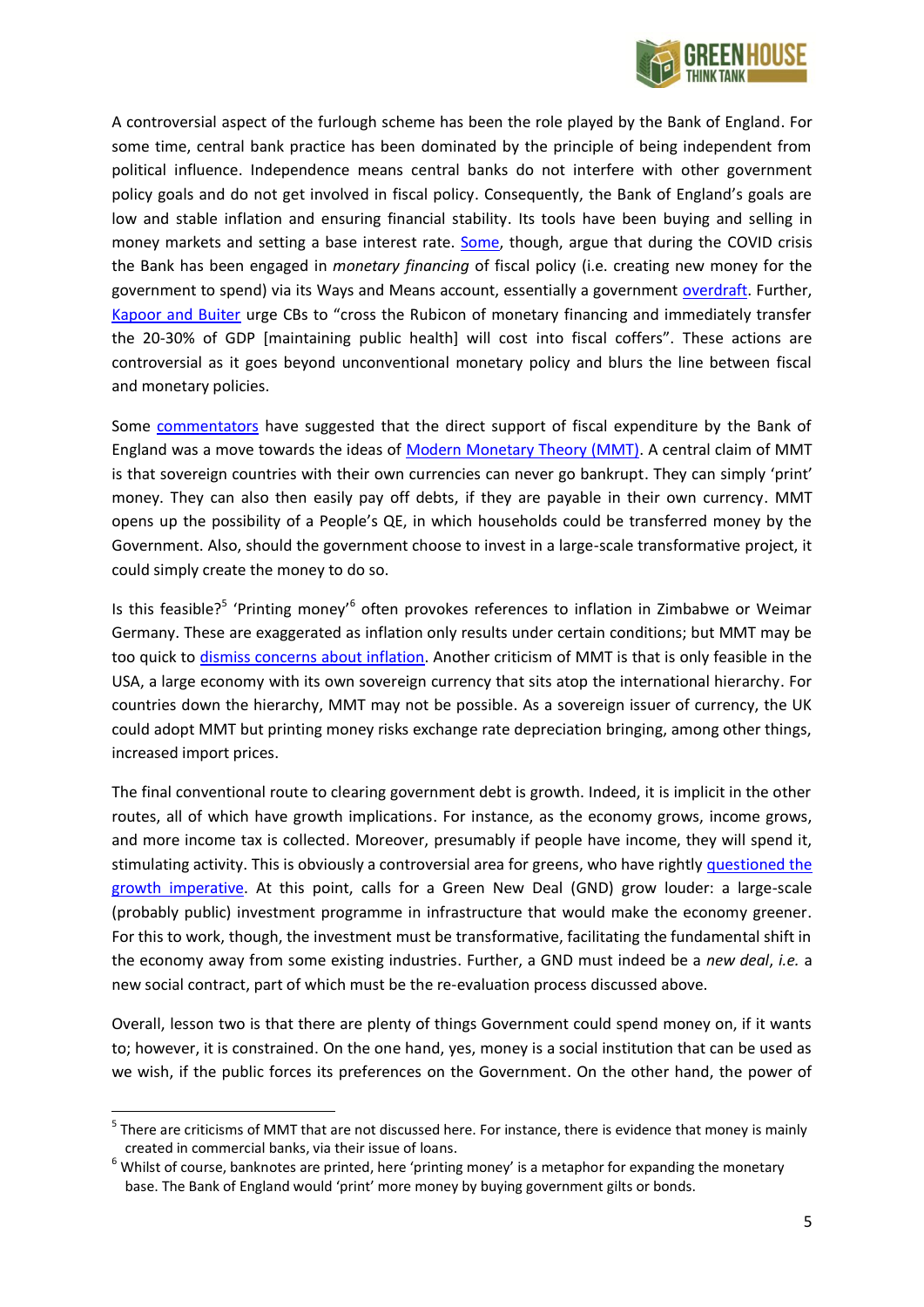

international finance (and thus, for example, of the US dollar) acts as a constraint on the government. Again, though, this could be challenged. It would require a change in priorities: a system pre-disposed to financial stability will be biased towards solutions that create that. COVID-19 showed that a (near) consensus to urgent action led to highly unconventional steps to tackle an urgent existential threat. A similar agreement about the immediacy of the threat of climate change would be necessary to force longer structural change.

## **Lesson three: state action is crucial but problematic**

All of the above begs a key question: Who decides what is valuable, which sectors to support, how to finance all these policy moves?

Current dominant ideology dictates that decisions are best left to private market actors. There are myriad arguments against this position, the main one being that private market actors are driven by profit, not social benefit and hence market 'decisions' are biased. Public health, for instance will be neglected because only those who can pay for it get treatment. Prevention may be less profitable than cure. Indeed, whilst many private actors responded quickly and creatively to the COVID crisis, it is hard to sustain the argument that private markets led on solving it.

A key feature of the COVID-19 crisis worldwide was that the State co-ordinated the response. Governments ventured into arenas they had previously vacated, in ways that appear at odds with their ideology. As already discussed, the UK Government stepped in to guarantee wages. It remains to be seen how the crisis plays out, but it is already apparent that some sectors (mostly in hospitality and events) will be suffering deficient demand for some time, causing unemployment. At the same time, some sectors face labour shortages: agriculture being a prime example. It may transpire that the government will do one (or both) of two things: first, it may act as an employer of last resort and hire people directly to carry out what are deemed essential tasks. Second, it could *direct* workers into essential industries. Those in some jobs may need to be reallocated (at least, temporarily) to more urgent roles (market researchers becoming contact tracers, for instance).

It is easy to imagine other scenarios in which the Government would need to get involved in planning. One is in food rationing. Thus far in the COVID-19 crisis, food shortages were temporary as supply chains adjusted. However, as coronavirus hits the global south, the situation in the UK will worsen. The UN World Food Programme predicts [multiple 'biblical' famines](https://www.rte.ie/news/world/2020/0421/1132986-leading-un-figure-warns-of-hunger-pandemic/) in Africa. So, whilst for now food is not absolutely scarce in the UK, soon it may well be. In a climate crisis, in which food may well be absolutely scarce, rationing of food will almost certainly be necessary. Actual delivery of food may be manageable by commercial suppliers and/or by local community organisations, but decisions about how and where to ration will have to be made centrally. In some cases, where sectors are struggling and/or are regarded as strategically vital, they could be nationalised.

Economic planning fell out of favour because of Hayekian arguments about the ability of governments to collect and process information; and by association with the Soviet bloc. Whilst some of those points stand, what is also true is that governments can now gather and process information in ways unimaginable only a decade ago. That opens up scope for effective central planning.